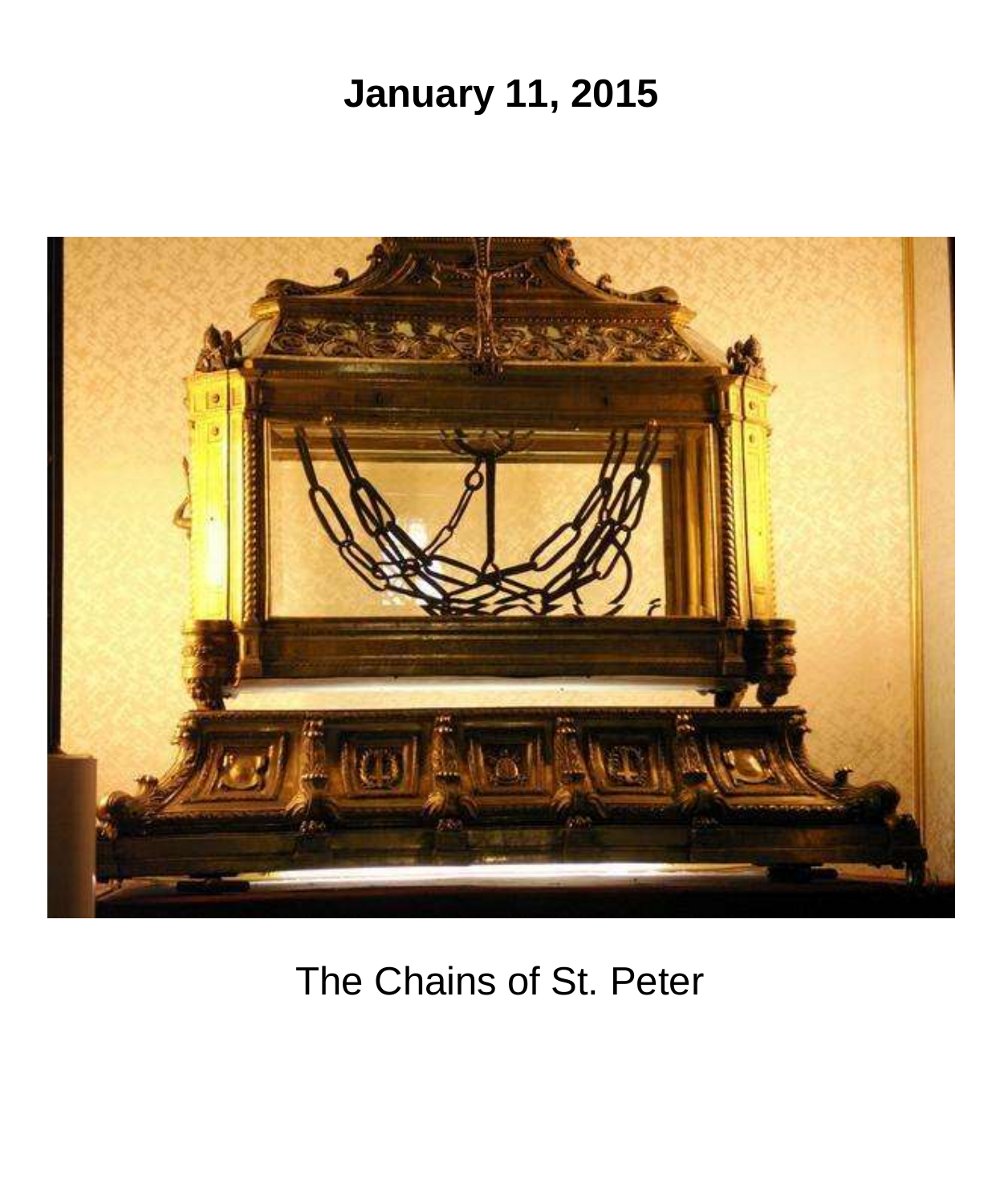

Our Lady of Perpetual Help Byzantine Catholic Church **1837 Alvarado Dr. NE Albuquerque New Mexico 87110 Office: 256-1539 FAX: 256-1787 www.olphnm.org**

**Father Artur Bubnevych, Pastor Rectory: 268-2877 [pastorolph@yahoo.com](mailto:pastorolph@yahoo.com)**

### **SCHEDULE:**

**Sunday:** Rosary 9:00 am Third Hour 9:30 am Divine Liturgy 10 am

**Saturday**: Great Vespers 5:00 pm

**Weekday:** Wednesday Divine Liturgy, 7 pm Friday Divine Liturgy, 12 noon

**Perpetual Help Moleben** Wednesday 6:30 pm

**Holy Days of Obligation Check the bulletin or call the office**

**OFFICE HOURS:** Monday - Friday: 10 am – 4 pm Thursday & Evenings by appointment.

**Parish Advisory Board Members:** Dorothy Curl, Dave Dark, Lubomyra Kmetyk, Brian Fitzpatrick, Harry DeLap

**Parish Finance Council Members:** Matthew Blain & Eva Schuler

**Father Christopher Zugger (retired) Phone: 256-1787 [Frchris.zugger@gmail.com](mailto:Frchris.zugger@gmail.com) www.frchriszugger.com**

**Confession Schedule (Mystery of Reconciliation):** 9:30-9:50 am on Sundays, after weekday Liturgies, or by appointment with Father

**Mysteries of Baptism/Chrismation/Eucharist:** Must be arranged three months in advance. (Pre-Jordan requirement)

**Mystery of Crowning (Matrimony):** Must be arranged six months in advance (Pre-Cana requirement)

**Anointing of the Sick** on Sundays before hospitalization *For emergencies, call immediately.*

**Eastern Christian Formation Program**: All grades meet every Sunday after Liturgy for 45 minutes

**Theosis:** 2<sup>nd</sup> & 4<sup>th</sup> Thursday 6 pm Potluck Dinner 7 pm Bible Study

**Knights of Columbus** meet the first Monday of the month at 7:00 pm

Welcome to our Church! If you are looking for a spiritual home, contact Father Artur or the office staff for more information. God bless you.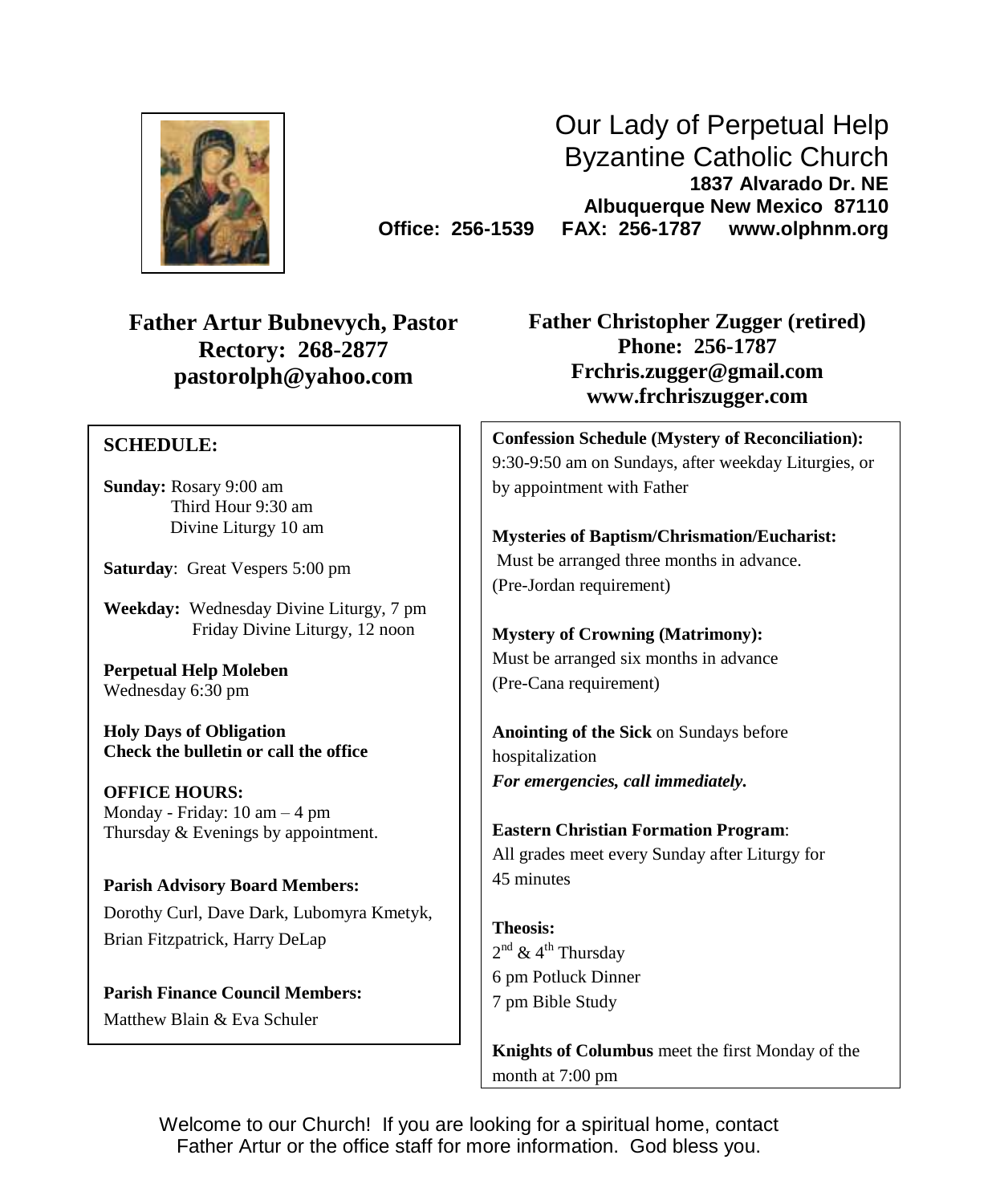## January 11, 2015 Sunday after Theophany Epistle: Ephesians 4:7-13; Gospel: Matthew 4:12-17

| <b>Today</b>               | 9:30 am<br>$9:30 - 9:50$ am<br>$10:00$ am<br>Eternal Lamp:                                                                          | Third Hour<br>Confessions<br>Divine Liturgy for the People of the Parish<br>Fr. Chris: +Mary Ann Smith by husband Roy<br>Father Artur by Donlins                                                                                                |
|----------------------------|-------------------------------------------------------------------------------------------------------------------------------------|-------------------------------------------------------------------------------------------------------------------------------------------------------------------------------------------------------------------------------------------------|
|                            |                                                                                                                                     |                                                                                                                                                                                                                                                 |
| <b>Monday</b><br>Jan. 12   | <b>Tatiana Martyr</b><br>$7:00 \text{ pm}$                                                                                          | Epistle: James 2:14-26; Gospel: Mark 10:46-52<br><b>Advisory Board Meeting</b>                                                                                                                                                                  |
| <b>Tuesday</b><br>Jan. 13  | <b>Hermolaus &amp; Stratonicus Martyrs</b><br>Epistle: James 3:1-10; Gospel: Mark 11:11-25                                          |                                                                                                                                                                                                                                                 |
| Wednesday<br>Jan. 14       | Venerable Fathers of Sinai and Raitho<br>6:30 pm<br>7:00 pm                                                                         | Epistle: James 3:11-4:6; Gospel: Mark 11:23-26<br><b>OLPH Devotions</b><br>Divine Liturgy                                                                                                                                                       |
| Thursday<br>Jan. 15        | <b>Paul and John Venerables</b><br>Epistle: James 4:7-5:9; Gospel: Mark 11:27-33                                                    |                                                                                                                                                                                                                                                 |
| <b>Friday</b><br>Jan. 16   | <b>Veneration of the Chains of Peter</b><br>Epistle: 1 Peter 1:1-2.10-12; 2:6-10; Gospel: Mark 12:1-12<br>12 noon<br>Divine Liturgy |                                                                                                                                                                                                                                                 |
| <b>Saturday</b><br>Jan. 17 | <b>Anthony the Great Venerable</b><br>Epistle: Hebrews 13:17-21; Gospel: Luke 6:17-23<br>5:00 pm<br><b>Great Vespers</b>            |                                                                                                                                                                                                                                                 |
| <b>Sunday</b><br>Jan. 18   | <b>Sunday of Zacchaeus</b><br>$9:30$ am<br>$9:30 - 9:50$ am<br>$10:00$ am<br>Eternal Lamp:                                          | Epistle: 1 Timothy 4:9-15; Gospel: Luke 19:1-10<br><b>Third Hour</b><br>Confessions<br>Divine Liturgy for the People of the Parish<br>Fr. Chris: +Mary Ann Smith by husband Roy<br>Sven Svensson 70 <sup>th</sup> birthday blessings by Barbara |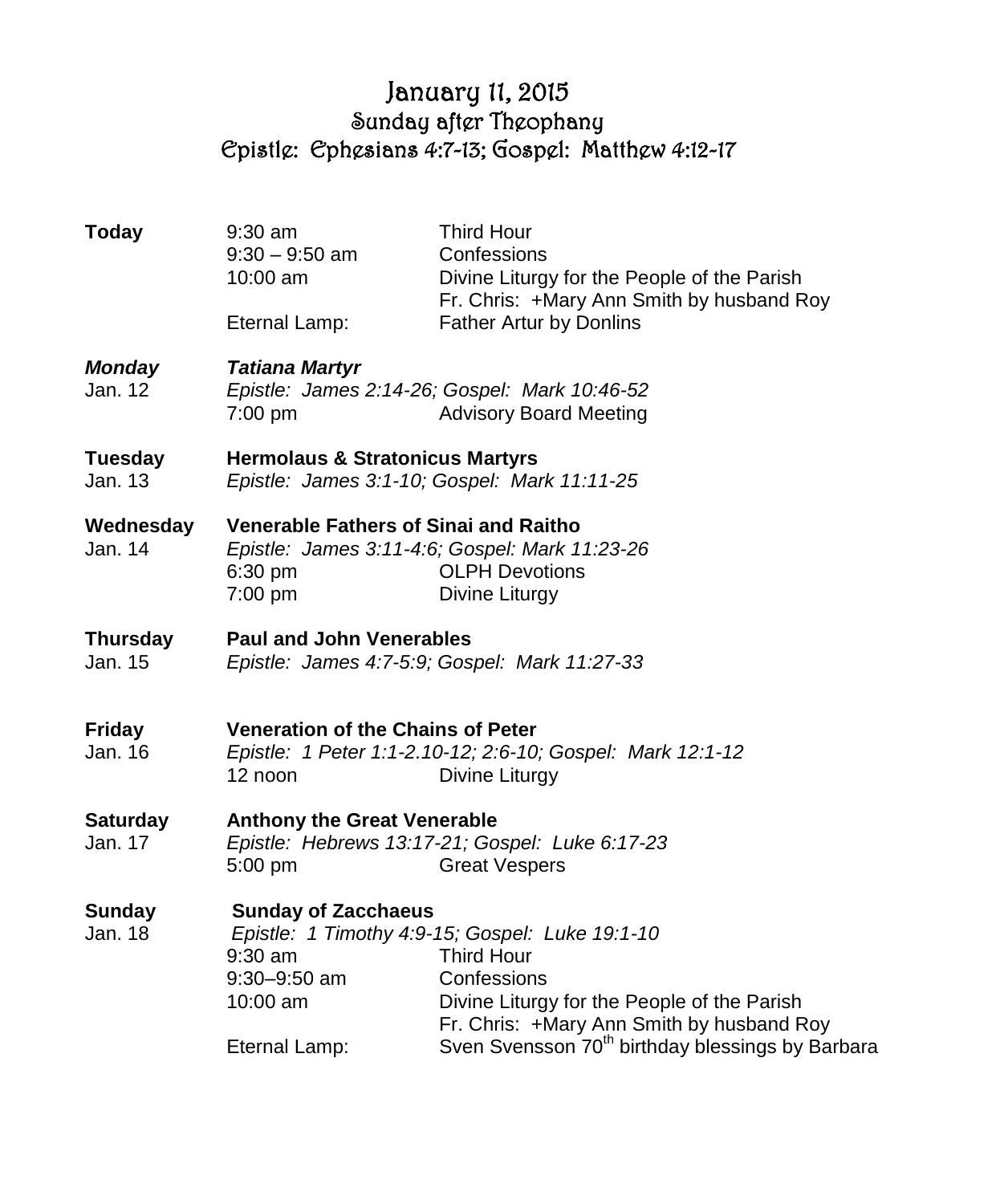### *Physician and Help of those in sickness, Redeemer and Savior of the infirm; O Master and Lord of all, grant healing to your servants. Be clement, show mercy to those who have sinned much, and deliver them, O Christ, from their Iniquities, that they may glorify Your might divine!*

Fr. George Reamulto Fr. Julian Gnall Fr. Alberto Villalobos Fr. Anthony Romero Fr. James Lane



Roy Smith Sven & Barbara Svensson Michele Koetter Abraham Haddad Lillian Murphy Stephen Horner Demetrius Yackanich Jenny Ford Marilyn Fore Robert Hasaka Frank & Martha Arden

Paola Terlaza Henry Zugger John & Margie Disque Phillip Fall Walter Jakymiw Olga Bodnar Frances Brannan John Deflice Kristoff Rajala Jordan Smith Marge Merrills

Carla Matthes Laura Dominguez Robert Zadel Joseph Koetter Mary Nell Preisler Jackie De Paolis Donny Terry Mary Murphy Lorraine Hubbell Quintin Santamaria & Family Heather Mattax Larry Bennett

Katrina Andersonna to the Blessea v weapon against sin, and for healing. **The Joyful Mysteries** *are said everyday until February 2.* Jackie De Paolis Prayers in honor of and to the Blessed Virgin are a powerful

Marilyn Fore-Family If you recite the Rosary at home, please offer these intentions, and join us on Sunday at 9 am.

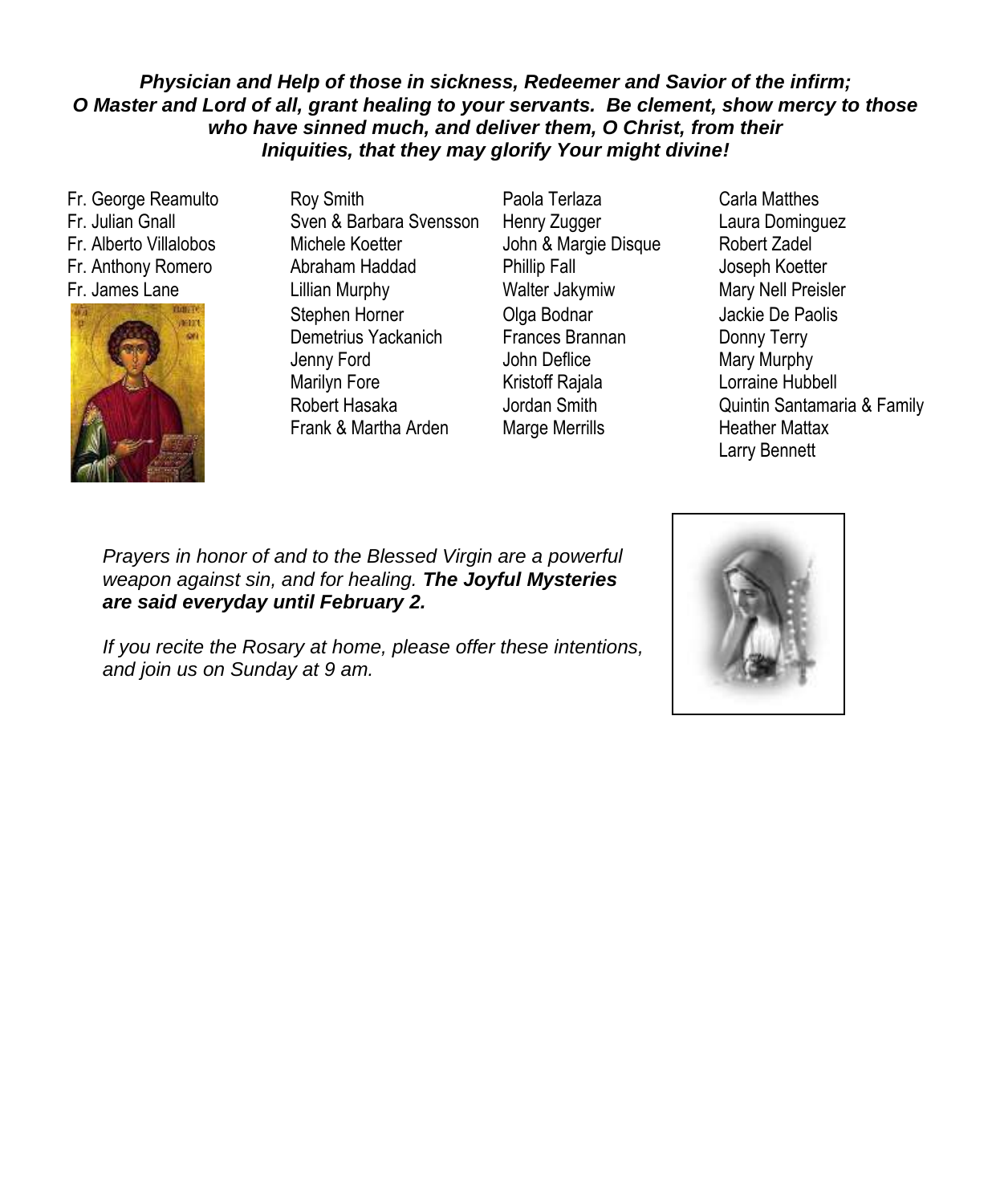## *Intentions of the Rosary*

**1<sup>st</sup> Decade:** Help for persecuted Catholics, especially in communist and **2<sup>nd</sup> Decade:** Spiritual and physical growth of our parish and the Byzantin **3<sup>rd</sup> Decade**: Increase in vocations to priesthood, diaconate, and consecrations of the serve the Byzantine Catholic Church **4 th Decade**: Repose of the souls who have no one praying for them **5 th Decade**: Peace in Ukraine and the Middle East



## *Holy Father's Intentions for January*

**Universal**: That those from diverse religious traditions and all people of good will may work together for peace.

**Evangelization**: That in this year dedicated to consecrated life, religious men and women may rediscover the joy of following Christ and strive to serve the poor with zeal.

*Those who recite the Akathist to the Mother of God or the Rosary of the Virgin Mary receive a partial indulgence when they do so in private, plenary indulgence when they do so as a group*

## **Barbara's Hall Report:**

We had a wonderful going away brunch for Father Brian and Pani Janet. Thanks to Evie Jilek for coordinating a luncheon of tamales, posole, and biscochitos. Thanks to everyone who brought food. There was a great carrot cake, also. We'll miss you Father Brian and Pani!

There was a Middle East meets Southwest theme as the Youseffs brought Middle Eastern food, including baklava and a big cake to celebrate the Baptism, Chrismation, and First Holy Communion of their new son, Lionel! May God grant him many years.

Evie Jilek and Tom Plut washed all the dishes, and you know I like that! This was truly a great feast. Don't get used to it; Lent is right around the corner!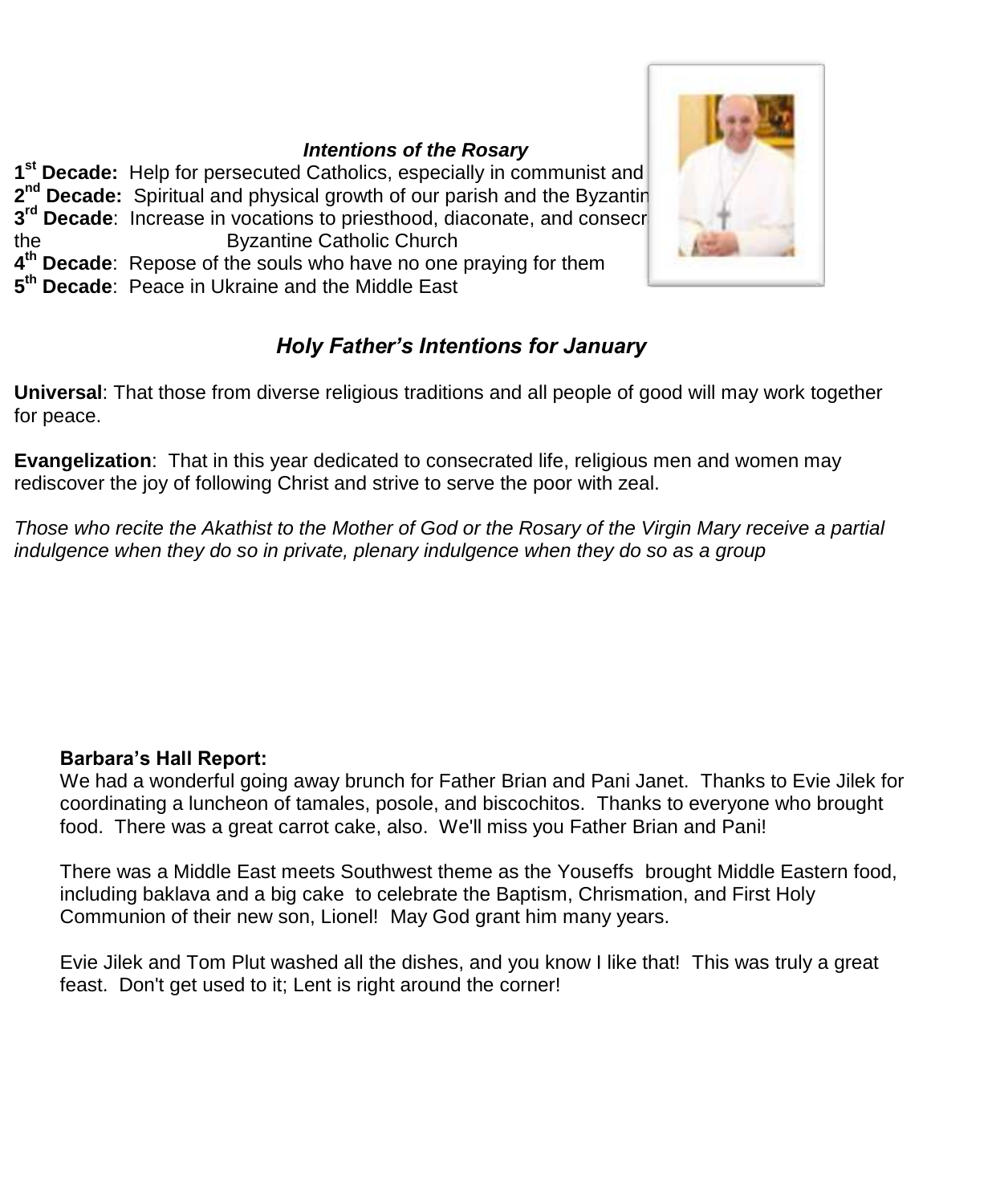**CAFE** will begin on Tuesday, January 20, at the Student Union Building at UNM on the 3rd floor in the Santa Ana room.\* All UNM students, faculty, and staff are welcome. We meet at 6:15 pm for prayer, then a presentation on a Catholic teaching or practice. Evening prayer follows after the question and answer session, and we wrap it up with socializing and depart by 8:30 pm.

If you know someone studying or working at UNM, please pass this along to them! *\*Out of all the rooms upstairs, UNM gave us the one dedicated to the mother of Our Lady! How cool is that?*

**Annual ART OF DEVOTION exhibit** at the

Peyton-Wright Gallery in Santa Fe, featuring a splendid collection of Spanish Colonial religious art from across Latin America: paintings, altar pieces, statues; also European Old Masters, Russian icons, and a very rare collection of New Mexican retablos and bultos:

Monday-Saturday, 9:30 am - 5 pm. The gallery is at 237 East Palace Avenue, at the corner of Paseo de Peralta, (800) 879-8898, http://peytonwright.com/.

## Byzantine Book & Gift Shop

**Eastern Christians and Their Churches** by Father Steven Hawkes-Teeples, S.J., \$2

#### **A Guide for the Domestic Church,**  Eparchy of Newton, \$18

**The Divine Liturgy**, \$15

*Your purchases support ministries of our parish, and help us to but new stock that will continue to educate minds and lift up souls in prayer!*



**Theophany**

**Fr. Artur Bubnevych** was born June 22<sup>nd</sup> 1975 in a little town called Perechin of the Transcarpathian region of Ukraine. He graduated from Uzhgorod Greek Catholic Seminary of the Blessed Theodore Romzha in 1998. He was ordained to minor orders, including the subdiaconate in 1999.

He earned an advanced theological degree from the International Theological Institute in Gaming, Austria in 2001. He worked as a project secretary at the Chancery of the Eparchy of Mukachevo from 2006 to 2013. He also taught English at the Greek Catholic Seminary.

In September 2013 at the invitation of our Bishop Gerald he came to our Eparchy of Phoenix with the blessing of Bishop Milan of Mukachevo to minister in our Eparchy and to serve in a pastoral capacity as assigned by the Bishop. He was ordained to diaconate on March  $9^{\text{th}}$  2014 and on September 14<sup>th</sup> 2014 to priesthood at St. Stephen's Cathedral in Phoenix.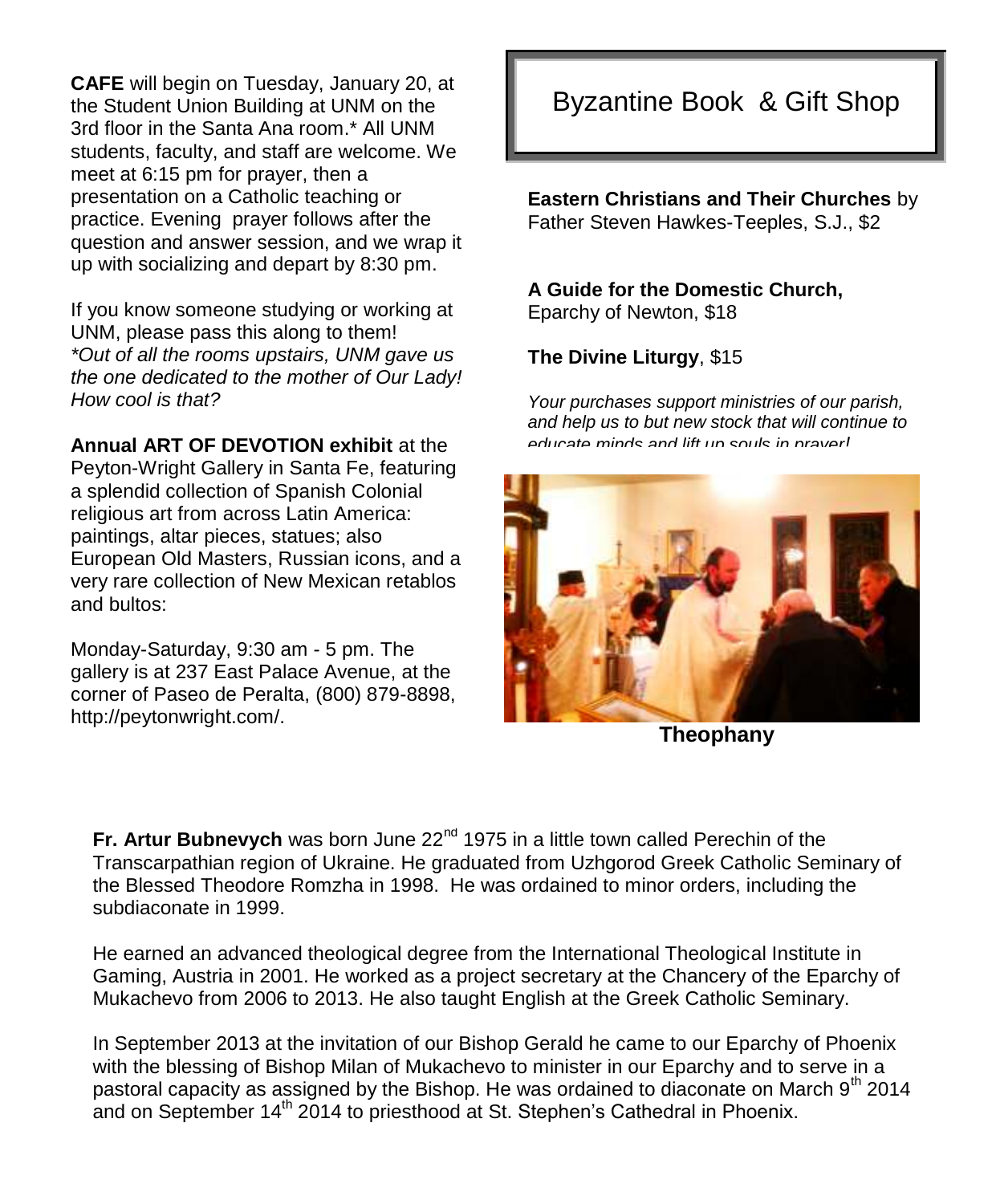### *Please cut this page out of the bulletin and save it - you never know when you might be asked: How does the Church support pregnant women?*

**Right-to-Life Month** - On January 22, 1973, the Supreme Court infamously gave the right to unlimited abortion opportunities in our country. As Americans complain that our country is graying and that there are not enough workers, no one points out that *55 million Americans are missing! That is how many have been aborted.* Want people who can provide cures for cancer, looking for politicians to lead us back to greatness, want more workers who would be investing into Social Security, wondering why we don't have more inventors? They were probably among these murdered babies.

Be informed: **check out http://www.lifenews.com** which covers not just abortion but also **euthanasia** and other social problems that have come out of the abortion crisis. And don't forget out own **local** 

**1. Project Defending Life**, http://www.defendinglife.org with its office and chapel at 625 San Mateo NE, right next to the Planned Parenthood abortion center; ABQ Ride bus routes 140/141. 266-4100

**2. Gabriel Project http://www.pregnantabq.com/** at the PDL center provides free pregnancy tests and also ultrasounds to pregnant women, support to women under pressure to abort, classes for pregnant women, adoption resources, and a full range of emotional, spiritual, and financial support.

**3. Care Net of Albuquerque http://www.carenetabq.org/** provides ultrasounds, pregnancy testing and prenatal care, a full range of counseling including post-abortion, a wide range of services in support of pregnant women, parenting classes, and referral to a broad range of medical, legal, and social services. **Care Net welcomes contributions of gently used maternity, infant and toddler clothing, gifts of money or gift cards designated for diapers, formula and new baby furniture:** 809 Candelaria NE, Building 1-A, Albuquerque, NM 87112. Call 880-8373; on ABQ Ride routes 13 and 3.

**New Mexico Rally for Life** will take place in our capital city, outside the Roundhouse where the Legislature meets, **on January 21**. Main speaker: Ramona Trevino, a former manager for Planned Parenthood who saw the light and is now a pro-life advocate.

12:00 p.m. Sanctity of Life Mass - St. Francis Cathedral 1:30 p.m. March for Life through the Plaza, down Old Santa Fe Trail to the Legislature 2:30 p.m. Rally at the Roundhouse 3:30 p.m. Visit Legislators (those who are brave enough to stay and do so!)

Write to **info@nmrallyforlife.com** if you have questions. Pray to God that our country will regain its senses and start imposing limits on the massacre of the unborn. Copy the enclosed flyer and pass it around to others and encourage people to go. Can't go yourself? Pray for the rally's success!

*Fr. Artur would like to know if anyone is interested in going as a group.*